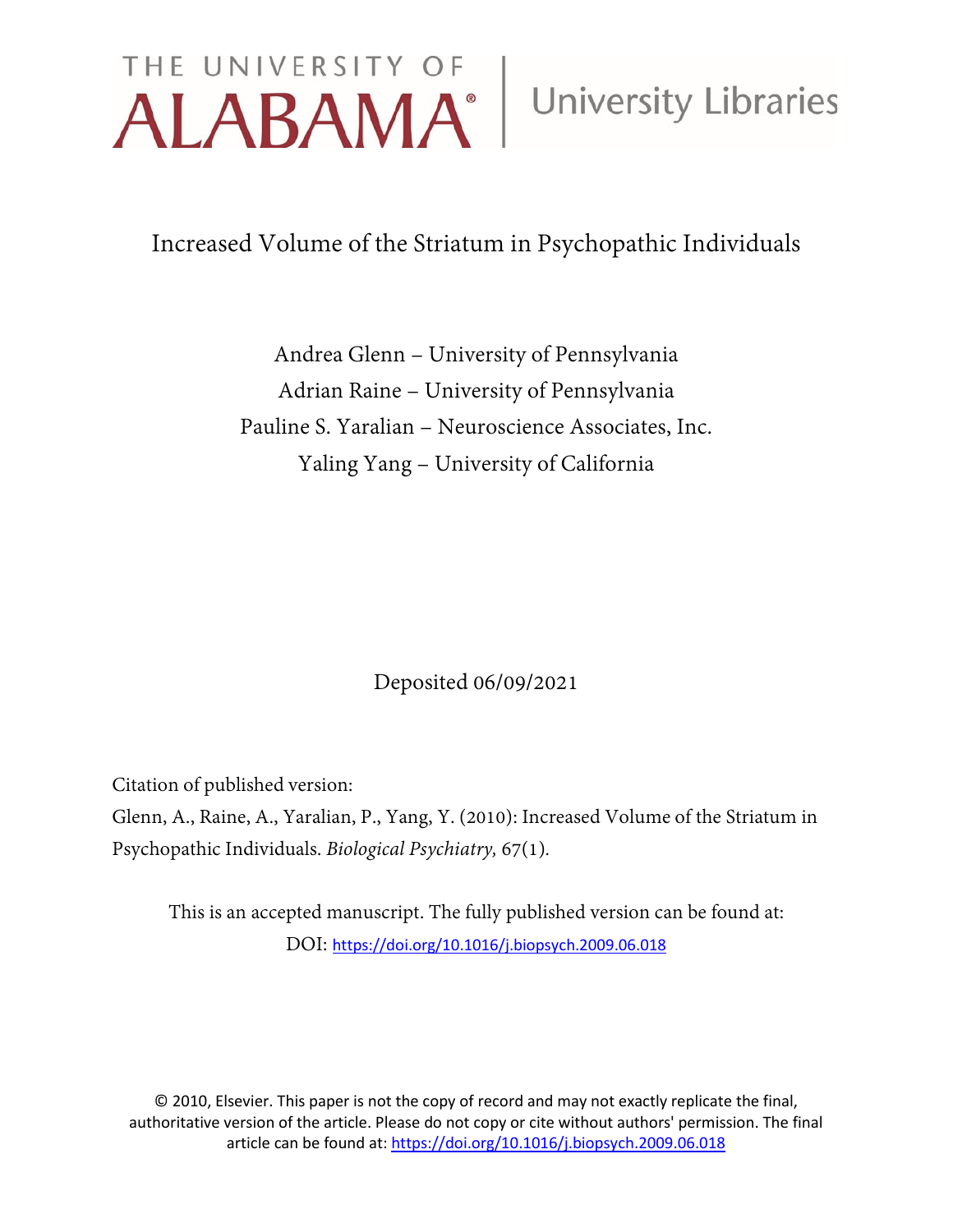# **Increased Volume of the Striatum in Psychopathic Individuals**

Andrea L. Glenn<sup>1</sup>, Adrian Raine<sup>2</sup>, Pauline S. Yaralian<sup>3</sup>, Yaling Yang<sup>4</sup>

<sup>1</sup>Department of Psychology, University of Pennsylvania Departments of Criminology, Psychiatry, and Psychology, University of Pennsylvania Neuroscience Associates, Inc. Department of Neurology, University of California, Los Angeles

 $\_$  , and the state of the state of the state of the state of the state of the state of the state of the state of the state of the state of the state of the state of the state of the state of the state of the state of the

**Background:** The corpus striatum, comprised of the caudate, putamen, and globus pallidus, plays an important role in reward processing and may be involved in the pathophysiology of antisocial behavior. Few studies have explored whether differences are present in the striatum of antisocial individuals. Here we examine the structure of the striatum in relation to psychopathy.

**Methods:** Using a case-control design, we examined the volume of the striatum in psychopathic individuals compared to controls matched for age, sex, ethnicity, and substance dependence. Twenty-two psychopathic individuals assessed using the Psychopathy Checklist – Revised and twenty-two comparison subjects underwent structural magnetic resonance imaging (MRI). Volumes of the left and right lenticular nucleus (putamen and globus pallidus), caudate head, and caudate body were assessed and the psychopathic and control groups were compared.

**Results:** Psychopathic individuals showed a 9.6% increase in striatum volumes. Analyses of subfactors of psychopathy revealed that caudate body volumes were primarily associated with the interpersonal and affective features of psychopathy, while caudate head volumes were primarily associated with the impulsive, stimulation-seeking features.

**Conclusions:** These findings provide new evidence for differences in the striatum of psychopathic individuals. This structural difference may partially underlie the reward-seeking and decision-making deficits associated with psychopathy.

**\_\_\_\_\_\_\_\_\_\_\_\_\_\_\_\_\_\_\_\_\_\_\_\_\_\_\_\_\_\_\_\_\_\_\_\_\_\_\_\_\_\_\_\_\_\_\_\_\_\_\_\_\_\_\_\_\_\_\_\_\_\_\_\_\_\_\_\_\_\_\_\_\_\_\_\_\_\_\_\_\_\_\_\_\_\_\_\_\_\_\_\_\_\_\_** 

Brain imaging research is beginning to uncover significant neurobiological impairments in antisocial, violent, and psychopathic groups. Although the majority of these studies demonstrate reduced structure or functioning in antisocial groups (1-3), there is evidence that some brain regions may actually be larger (4), particularly regions outside of the cortex (5, 6). The corpus striatum, comprised of the striatum (caudate and putamen) and globus pallidus, is a subcortical region that has received surprisingly little attention in the study of psychopathy. The striatum has been linked to traits such as reward-seeking and impulsivity, which are prevalent in psychopathy (7). It also plays an important role in stimulus-reinforcement learning (8) which has been found to be impaired in psychopathy (9, 10).

To date, to our knowledge, there has been no research on the structure of the striatum in psychopathic individuals. In antisocial groups, brain imaging studies have produced mixed results regarding the structure and function of the striatum. Increases in volume of the striatum have been found in men with antisocial personality disorder (11), and increased functioning has been observed in violent, but not non-violent patients with alcoholism (12), and adolescents and adults with aggressive behavior (13). However, one study found reduced activity in the striatum in criminal psychopaths during an affective memory task (1). In healthy samples, individual differences in novelty-seeking have been associated with increased connectivity between the striatum and the hippocampus/amygdala; individual differences in reward dependence have been associated with increased connectivity between the striatum and prefrontal cortex (14). In contrast, reduced volume of the striatum has been observed in male undergraduates scoring higher on a measure of reward sensitivity (15). Thus, the association between the striatum and antisocial or psychopathic traits remains unclear.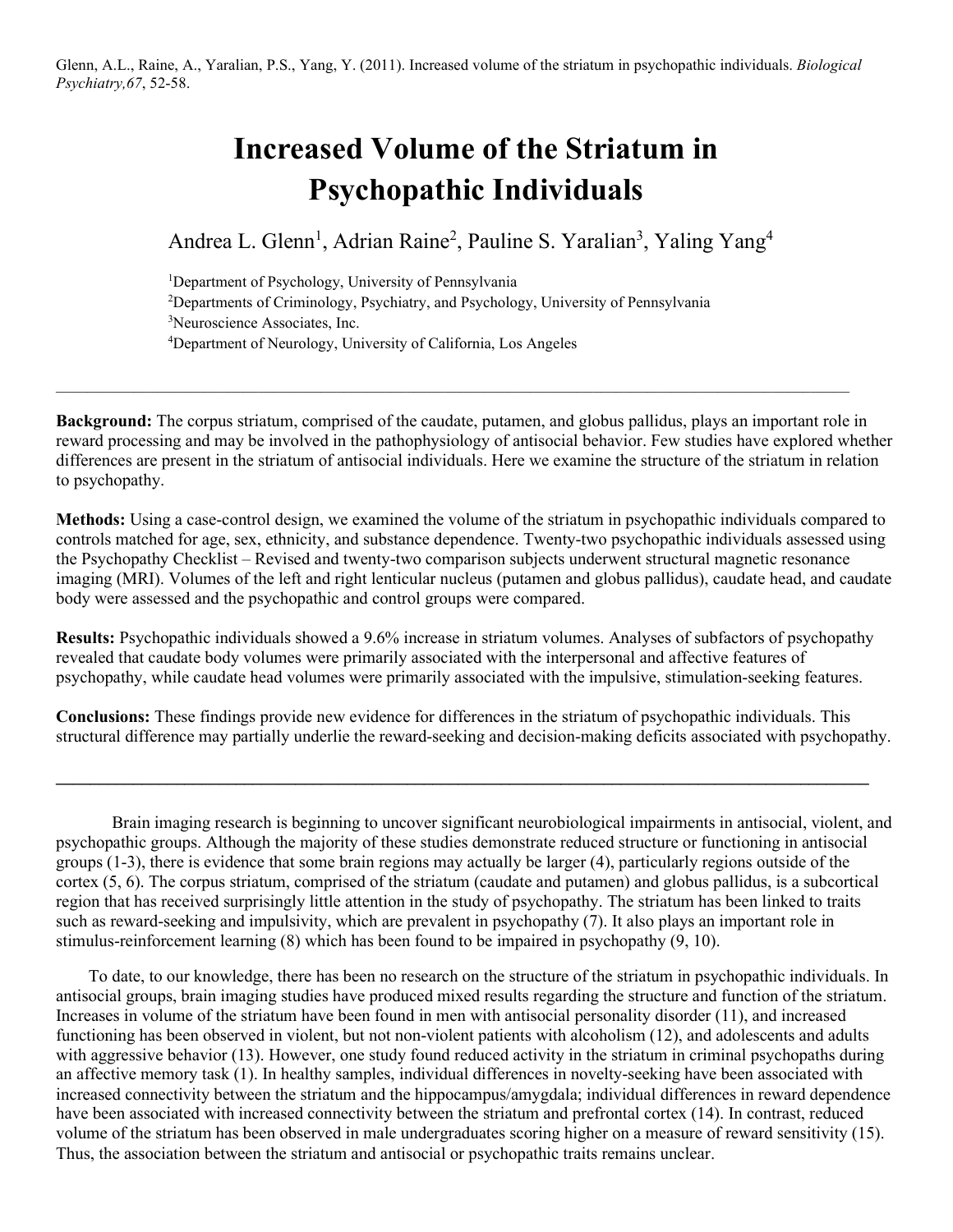Several researchers have suggested that psychopathic individuals show increased sensitivity to reward and decreased sensitivity to punishment when both types of stimuli are available (16, 17). This hypothesis has been demonstrated empirically in several studies; individuals with psychopathic traits tend to focus on the prospect of reward despite signals of later punishment (9, 17). This is in turn thought to result in reward seeking behavior, impulsivity, and impairments in stimulus-reinforcement learning (17). One hypothesis is that differences in the structure or functioning of the striatum could contribute to the increased reward sensitivity observed in psychopathic individuals.

The key question in this study is whether psychopathic individuals demonstrate structural differences in the striatum compared to controls. Since striatal structure and function have previously been associated with age (18), gender (19), and substance dependence (20), we felt it important to match participants on these factors, in addition to ethnicity. Secondly, psychopathy consists of several features, including manipulativeness, deceitfulness, reduced emotional responsiveness, impulsivity, stimulation-seeking, and antisocial behavior. Previous studies of the striatum have primarily demonstrated associations with reward-seeking and impulsivity. A second goal of the study therefore was to determine whether structural differences in the striatum were associated with all aspects of psychopathy, or primarily features of rewardseeking and impulsivity.

#### **Methods and Materials**

# **Participants**

Given the higher prevalence rates of psychopathy in males than females (21, 22), the present study focused primarily on males to increase the likelihood of enrolling participants scoring high in psychopathy. Seventy-seven males and nine females were recruited from five temporary employment agencies (3). Participants were unselected, except for the following exclusion criteria: age younger than 21 years or older than 45 years, nonfluency in English, history of epilepsy, history of psychosis, claustrophobia, pacemaker, and metal implants. This community recruitment strategy is novel, but has the advantages that it samples individuals at high socioeconomic risk, with an eight-fold increase in the yield of those with psychopathy/antisocial personality (3). To maximize confidentiality and minimize denial of self-report crime, a certificate of confidentiality was obtained from the Secretary of Health and Human Service under section 303 (a) of the Public Health Act 42. The study was conducted after Institutional Review Board (IRB) approval at the University of Southern California. After complete description of the study to the subjects, written informed consent was obtained in accordance with IRB procedures.

A cutoff score of 23 and above on the Psychopathy Checklist – Revised (PCL-R) (7) was used for membership into the psychopathic group. This cutoff score is lower than what is typically used in prison populations which employ extensive collateral information to supplement ratings. Although we have some collateral information, including official criminal records, it is likely that we are under-estimating scores in our community sample. Thus, while a higher cut-off score may be appropriate in prison samples, it may be less appropriate for community samples. Importantly, this cutoff score is consistent with our prior work in community samples (5, 6, 23) which have resulted in theoretically meaningful findings.

Twenty-two individuals met the criterion for membership into the psychopathic group. Individuals scoring in the bottom half (0-18) of the distribution of scores on the PCL-R were considered for the control group. This range was used due to the lower prevalence of substance / alcohol dependence in individuals scoring lower in psychopathy. Twenty-two participants matched on age, sex, ethnicity, and substance / alcohol dependence were selected for the control group. Thus, the final sample consisted of 22 psychopathic individuals (i.e. PCL-R scores 23-40, 20 males and 2 females, 54.5% white, mean age 31 years, and 77.3% with substance / alcohol dependence) and 22 controls (i.e., PCL-R scores 0-18, 20 males and 2 females, 54.5% white, mean age 31 years, and 77.3% with substance / alcohol dependence). The two groups differed on the number of convictions of the participants. For the low psychopathy group, 18 had no convictions, 3 had one or two convictions, none had between three and ten convictions, and 1 had more than ten convictions. For the high psychopathy group, 10 had no convictions, 6 had one or two convictions, 5 had between three and ten convictions, and 1 had more than ten convictions. The 2 (group) x 4 (conviction level) chi-square was significant ( $\chi^2 = 8.3$ , p = .04). The two groups did not differ on any Axis 1 disorders. No participants in either group had current or past psychotic, eating, or somatization disorders. Nine participants in the psychopathy group and eight participants in the control group had current or past mood disorders ( $\chi^2$  = .096, p = .757). Three participants in each group had current or past anxiety disorders. None of the participants had past or present use of psychotropic medications.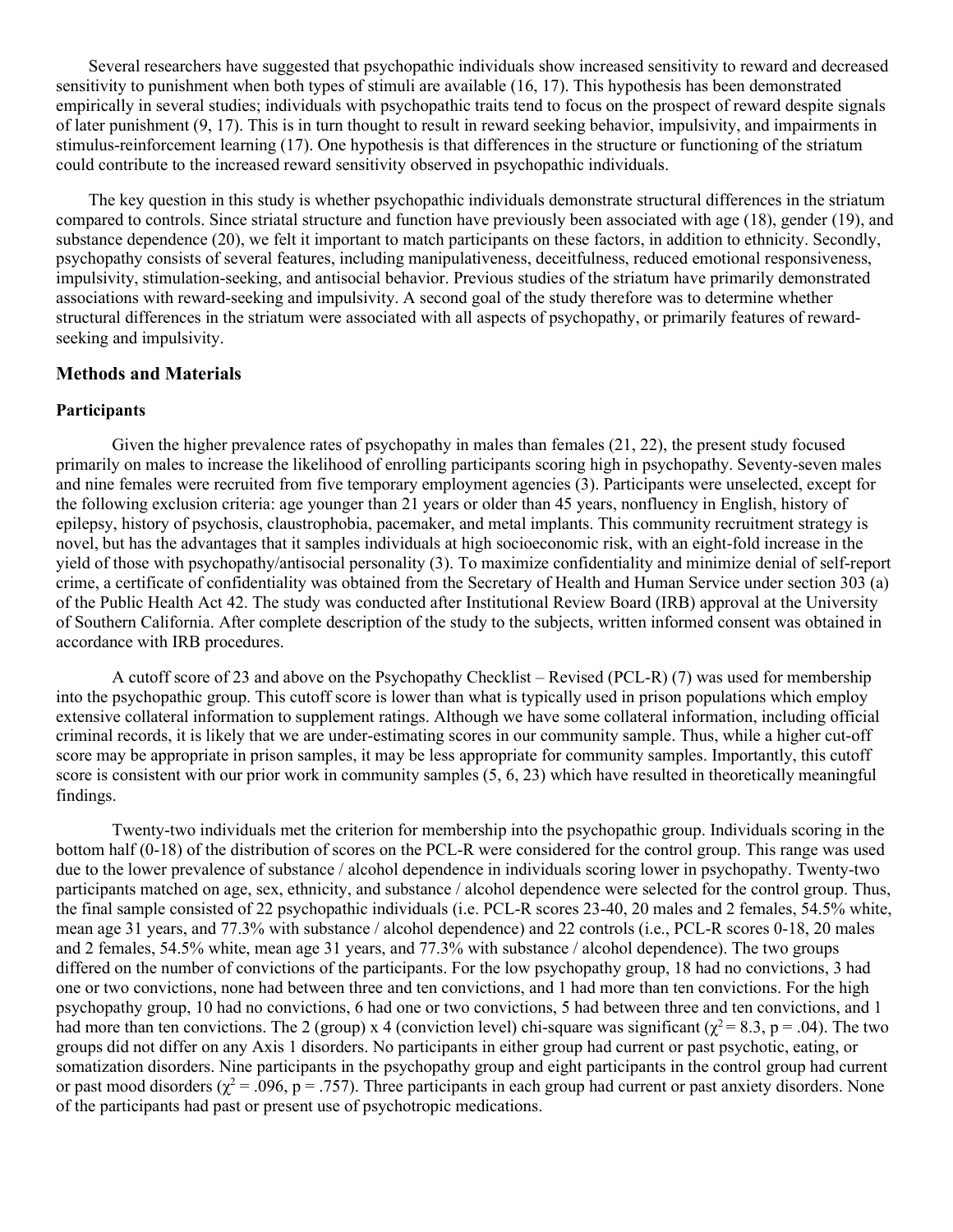|  |  |  |  |  | Table 1. Comparisons Between the Control and Psychopathic Groups on Demographic and Psychiatric Measures |
|--|--|--|--|--|----------------------------------------------------------------------------------------------------------|
|  |  |  |  |  |                                                                                                          |

|                                       | Control Group<br>$(n - 22)$ |           | Psychopathic Group<br>$(n - 22)$ |           |              |         |
|---------------------------------------|-----------------------------|-----------|----------------------------------|-----------|--------------|---------|
|                                       | Mean                        | <b>SD</b> | Mean                             | <b>SD</b> | Statistic    | p Value |
| <b>Case-Control Matched Variables</b> |                             |           |                                  |           |              |         |
| Age                                   | 31.0                        | 6.6       | 31.1                             | 6.9       | $t - .02$    | .98     |
| Sex. % male                           | 90.9                        |           | 90.9                             |           | $x^2 = .00$  | 1.00    |
| Ethnicity, % white                    | 54.5                        |           | 54.5                             |           | $x^2 - .00$  | 1.00    |
| Substance/alcohol dependence, %       | 77.3                        |           | 77.3                             |           | $x^2 - .00$  | 1.00    |
| Alcohol, %                            | 68.1                        |           | 68.1                             |           | $x^2 - .00$  | 1.00    |
| Sedative, %                           | 9.0                         |           | 9.0                              |           | $x^2 - .00$  | 1.00    |
| Cannabis, %                           | 45.4                        |           | 54.5                             |           | $x^2 = 21$   | .65     |
| Stimulants, %                         | 18.2                        |           | 13.6                             |           | $x^2 = .17$  | .68     |
| Oplates, %                            | 13.6                        |           | 45                               |           | $x^2 = 1.10$ | .29     |
| Cocaine, %                            | 27.2                        |           | 36.4                             |           | $x^2 - 42$   | -52     |
| HallucInogens/PCP, %                  | 22.7                        |           | 22.7                             |           | $x^2 - .00$  | 1.00    |
| Psychopathy Scores                    |                             |           |                                  |           |              |         |
| Total                                 | 12.9                        | 3.5       | 27.2                             | 4.1       | $t - 12.5$   | < 001   |
| Factor 1 Affective-Interpersonal      | 3.2                         | 2.4       | 10.3                             | 2.7       | $t - 9.2$    | < 001   |
| <b>Factor 2 Impulsive Antisocial</b>  | 6.6                         | 2.2       | 12.1                             | 2.9       | $t - 7.0$    | < 001   |
| Facet 1 (Interpersonal)               | 1.9                         | 1.6       | 5.2                              | 1.4       | $t - 7.5$    | < 001   |
| Facet 2 (Affective)                   | 1.4                         | 1.2       | 5.1                              | 1.8       | $t - 8.1$    | < 001   |
| Facet 3 (Lifestyle)                   | 4.0                         | 1.7       | 7.0                              | 2.0       | $t - 5.4$    | < 001   |
| Facet 4 (Antisocial)                  | 3.6                         | 1.9       | 6.8                              | 1.9       | $t - 5.6$    | < 001   |
| Verbal IO                             | 100.4                       | 18.0      | 100.2                            | 12.5      | $t - .04$    | .97     |
| Performance IO                        | 104.8                       | 21.3      | 95.9                             | 14.4      | $t - 1.6$    | .11     |
| <b>Total IO</b>                       | 113.3                       | 29.8      | 107.5                            | 20.3      | $t - 77$     | A9      |
| <b>Handedness Score</b>               | 36.1                        | 8.1       | 35.4                             | 9.2       | $t - 25$     | .80     |
| Height                                | 175.3                       | 9.1       | 179.3                            | 9.6       | $t = 1.4$    | .15     |
| Weight                                | 76.4                        | 13.0      | 83.7                             | 12.0      | $t - 1.9$    | .05     |
| Whole Brain Volume                    | 1183.5                      | 101.8     | 1182.4                           | 815.4     | $t - .04$    | .97     |
| History of Head Injury, %             | 47.6                        |           | 45.5                             |           | $x^2 = .02$  | .89     |
| Socioeconomic Status                  | 36.9                        | 11.6      | 31.9                             | 8.9       | $t - 1.7$    | -12     |

IQ, Intelligence quotient; PCP, phencyclidine.

### **Diagnostic, Cognitive, and Physical Assessment**

Subtests of the Wechsler Adult Intelligence Scale – Revised (24) were used to estimate verbal, performance, and total IQ. Handedness was assessed using the abbreviated Oldfield Inventory (25). History of head injury was defined as head trauma resulting in hospitalization. Socioeconomic status was derived from a structured psychosocial interview with the participant (6). A physical examination was conducted to derive measures of height and weight.

Psychopathy was assessed using the Psychopathy Checklist – Revised (7) supplemented by five sources of collateral data. The PCL-R consists of 20 items and has been conceptualized in both two- and four-factor models. In the two-factor model, Factor 1 represents the interpersonal and affective characteristics (e.g., glibness, superficial charm, pathological lying, shallow affect, lack of guilt or remorse) and Factor 2 represents the antisocial traits and behaviors (e.g., impulsivity, stimulation seeking, proneness to boredom, juvenile delinquency). In the four-factor model, these two factors are further broken down – Facet 1 represents the interpersonal features, Facet 2 represents the affective features, Facet 3 represents the lifestyle features (e.g., irresponsibility, impulsivity), and Facet 4 represents antisocial behavior.

Ratings on the PCL-R were made by a Ph.D. clinical graduate student trained and supervised by one of the authors (A.R.). Internal reliability (Cronbach α) was .90. The five collateral sources for assessing psychopathy were (1) the Interpersonal Measure of Psychopathy (26), which provides an interviewer's ratings of an individual's interpersonal behaviors, has demonstrated construct validity with the Psychopathy Checklist – Revised in a prison sample, and has been validated for use with nonincarcerated samples (i.e., college students (26)); (2) self-reported crime as assessed by an adult extension (3) of the National Youth Survey self-report delinquency measure (27); (3) official criminal records; (4) data derived from, and behavioral observations made during, the Structured Clinical Interview for the DSM-IV mental disorders (SCID-I) (28) and (5) the SCID Axis II personality disorders (SCID-II) (29). Both were administered by a clinical Ph.D. student who received training that included reliability checks with expert raters (30). It should be noted that because our sample was not incarcerated, the collateral information available was not as extensive as may be found in prison settings. As such, it is possible that PCL-R scores obtained in this sample might have been higher had such external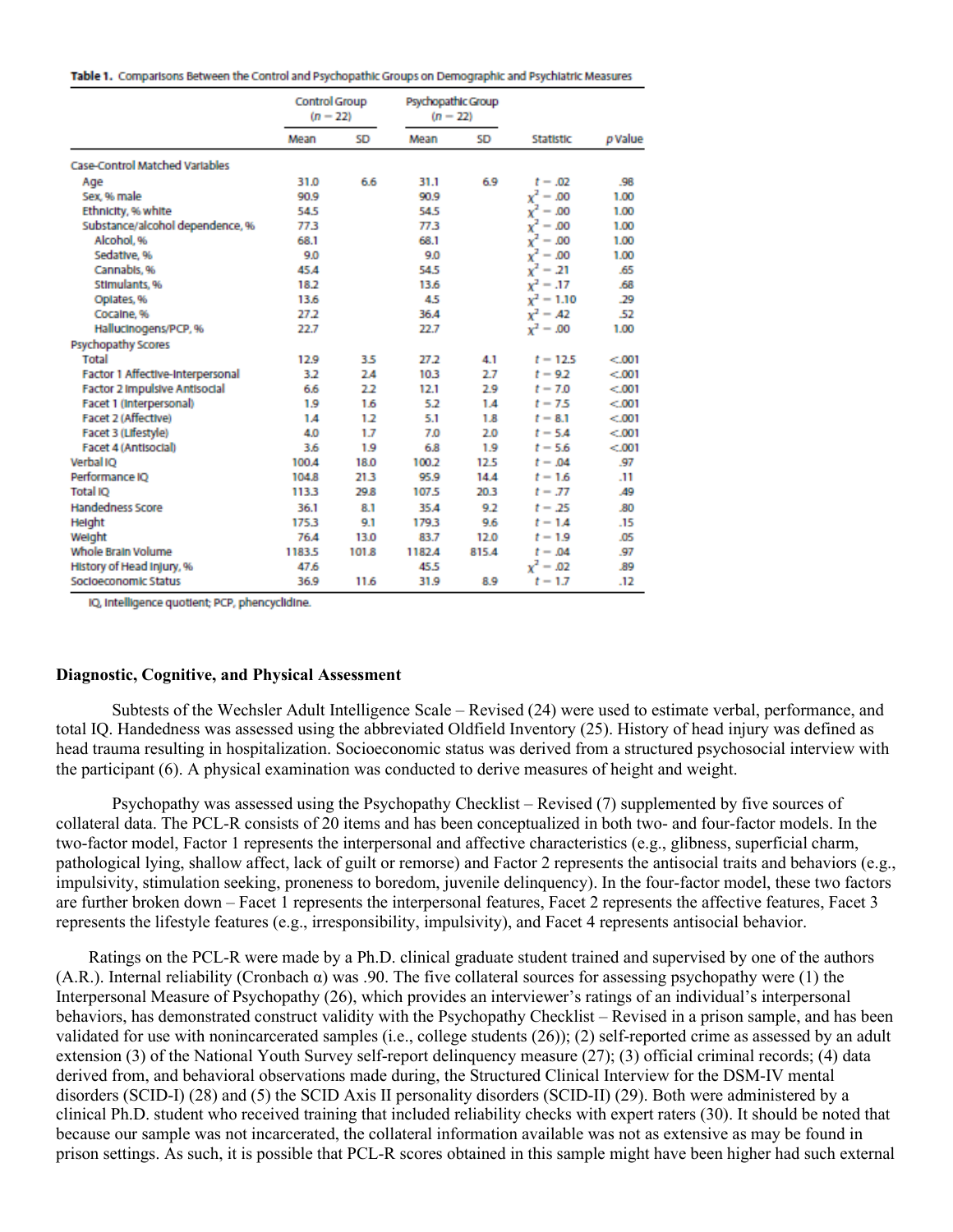information been available. Participants also completed self-report questionnaires to assess alcohol and substance dependence (3).

# **Magnetic Resonance Imaging**

Imaging procedures have been previously reported (3). Briefly, structural magnetic resonance imaging was conducted on a 1.5-T scanner (model S15/ACS; Phillips, Shelton, Conn). After an initial alignment sequence of 1 midsagittal and 4 parasagittal scans (spin-echo T1-weighted image acquisition: repetition time, 600 ms; echo time, 2ms) to identify the anterior – posterior commissure plane, 128 3-dimensional T1-weighted gradient-echo coronal images (repetition time, 34 ms; echo time, 12.4 ms; flip angle, 35º; overcontiguous slices, 1.7 mm; matrix, 256 x 256; and field of view, 23 cm) were taken directly orthogonal to the anterior – posterior commissure line.

Three-dimensional brain images were reconstructed using a SPARC workstation (Sun Microsystems Inc, Santa Clara, Calif) and semi-automated software (CAMRA S200 ALLEGRO; Cedar Software Corp, Mississauga, Ontario, Canada) for gray matter – white matter – cerebrospinal fluid segmentation. Tissue segmentation was performed using a thresholding algorithm, with the operator (masked to group membership and other nonbrain measures) applying a cutoff value to the signal-intensity histogram to optimally differentiate white matter from gray matter, areas of which were defined using an automated seeding algorithm on each slice. Whole brain volume was defined as all cerebral gray and white matter excluding the ventricles, pons, and cerebellum.

Volume measurements of the striatum were assessed using NIH Image software (31). All measures were obtained by manual tracings performed by raters who were blind to group membership. Volumes were calculated by summing the total area measurements across all slices and multiplying by slice thickness (1.7mm). No normalization techniques were used. Measurement of the striatum included the caudate, which was subdivided into the head and body, and the lenticular nucleus, which is the combined putamen and globus pallidus. Thus, six subregions of the striatum were assessed: left and right caudate head, left and right caudate body, and left and right lenticular nucleus. Landmarks for delineating the boundaries for the regions of the striatum were determined by referencing brain atlases (32, 33) and published MRI studies relevant to each region (34, 35). All volumetric measures were obtained in the coronal plane. Average reliability of volume measurements computed by intraclass correlation coefficients based on 10 randomly selected scans (raters masked to each other's ratings and to group membership) were .92 for the caudate and .69 for the lenticular nuclei.

**Caudate.** Bilateral caudate nucleus segmentation began in the first slice where it was clearly visible, which generally coincided with the genu of the corpus callosum (Figure 1). Segmentation was limited by the lateral ventricle medially and the internal capsule laterally. The posterior boundary of the caudate nucleus was defined as the slice before the first appearance of the splenium of the corpus callosum. Included in this measurement was most of the nucleus accumbens, which is ontogenetically and phylogenetically related to the caudate and cannot reliably be separated from it (35).

The caudate was subdivided into the head and the body based on the following landmarks: the anterior boundary of the head of the caudate was as defined above, while the posterior boundary was marked by the most prominent decussation of the anterior commissure, and generally corresponded with the last appearance of the nucleus accumbens. The anterior boundary of the body was the first slice following the posterior boundary of the head. The posterior boundary of the body was marked by the splenium of the corpus callosum (not inclusive).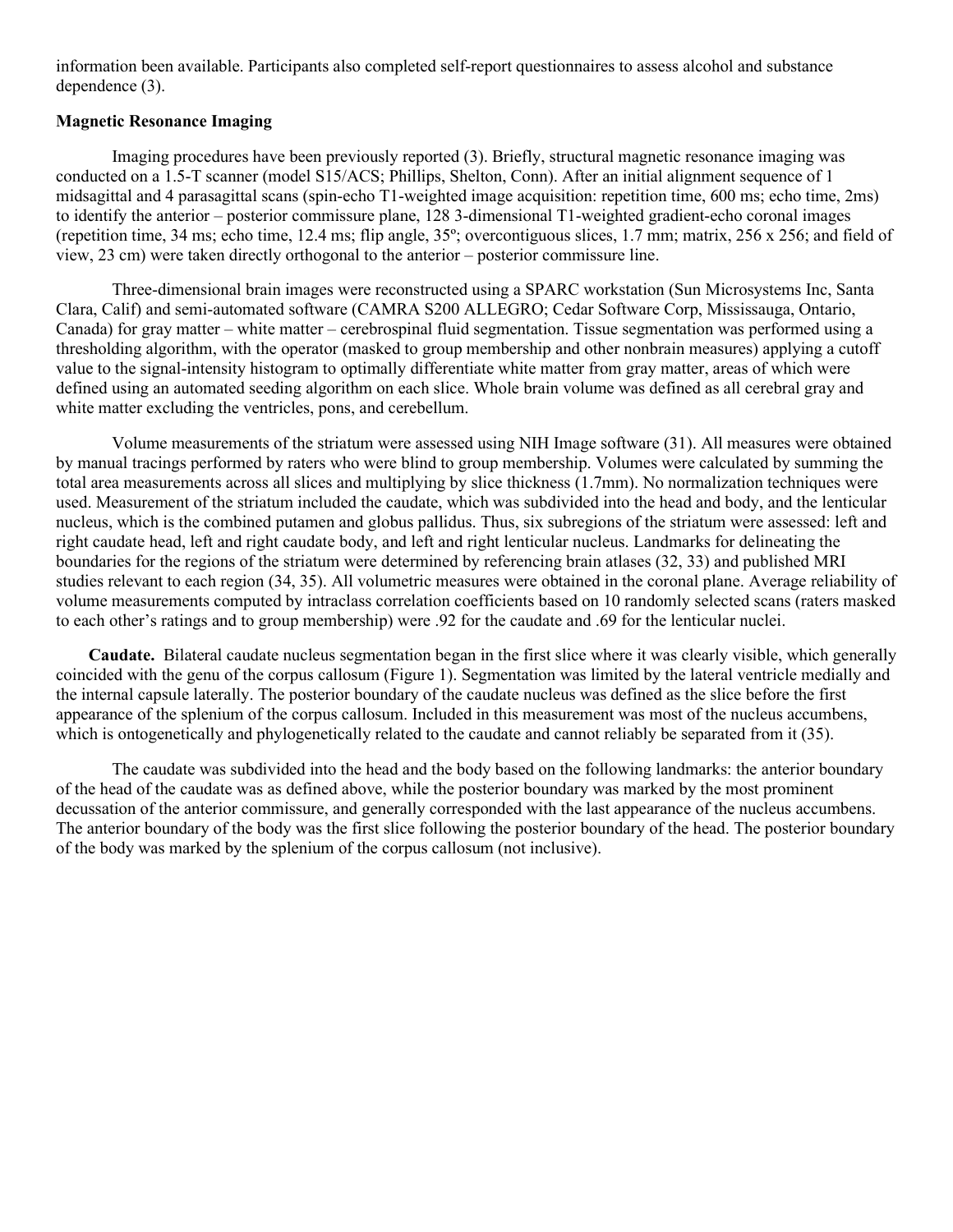

Figure 1. Top: Coronal slices of the striatum illustrating the delineation of the caudate and lenticular nuclei. Bottom: Sagittal slice depicting the distinction between the head and body of the caudate.

**Lenticular nuclei (putamen / globus pallidus).** Due to difficulty in reliably demarcating the globus pallidus from the putamen, these structures were combined, representing the lenticular nuclei (34). Segmentation began at the first appearance of the putamen, approximately  $6.8 - 8.5$  mm (4 or 5 slices) posterior to the anterior boundary of the caudate (Figure 1). Segmentation of the lenticular nuclei was limited by the internal capsule medially and external capsule laterally. Measurement proceeded in a posterior direction, encompassing the globus pallidus medially, and ended as the putamen assumed a slender, fusiform appearance approximately 50 mm posterior to the first slice (adapted from Hokama et al. 1995).

# **Statistical Analyses**

Between-group *t* tests and  $\chi^2$  tests were used to assess group differences on demographic, antisocial, cognitive, and magnetic resonance imaging variables. All tests of significance are 2-tailed. Effect sizes were calculated using  $\eta^2$  (% variance accounted for) and Cohen's d. A univariate F test was used to determine whether the groups differed on overall striatal volume. To assess whether the combined subregions differed between groups, all striatal regions were entered into a multivariate analysis of variance (MANOVA). Follow-up univariate F tests were then conducted to assess which specific striatal regions differentiated the groups. Categorical group analyses were followed up with dimensional, multiple regression analyses conducted on the entire sample (N=88), controlling for age, sex, ethnicity, and substance and alcohol dependence. These analyses were used to explore the relationships between striatal volumes and the different factors/facets of psychopathy. In addition, due to previous findings linking the striatum to stimulation-seeking and impulsive features, Item 3 (Need for stimulation / proneness to boredom) and Item 14 (Impulsivity) were summed and examined as an index of these specific traits. We began by first looking at the relationship between total striatum volumes and the different factors/facets of psychopathy. If the relationship was significant or approaching significance, we then performed additional, exploratory analyses of the the subregions of the striatum to determine whether the relationship with total volume was driven by a particular subregion.

# **Results**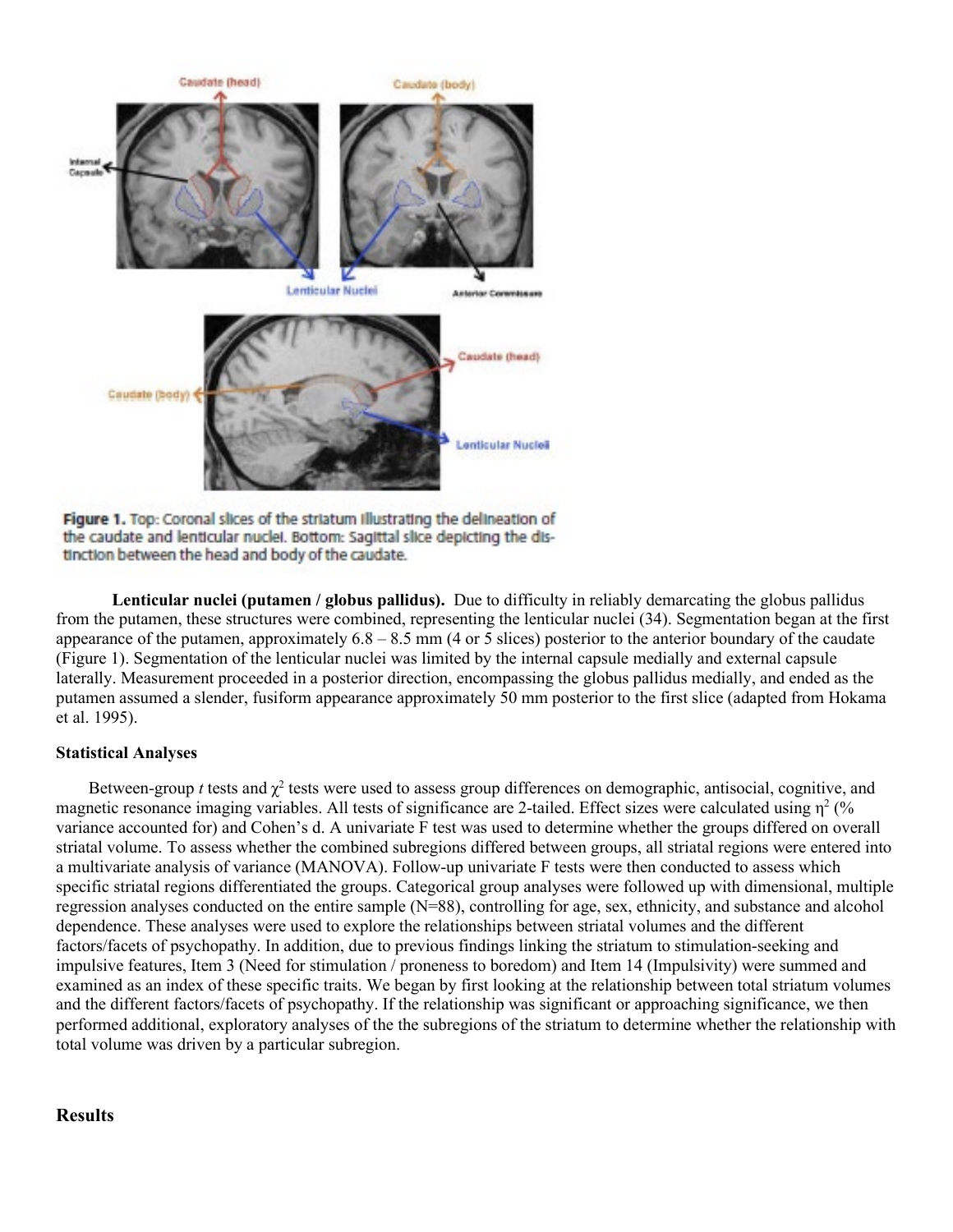#### **Striatum Structure**

Groups were found to significantly differ on total striatum volume ( $F_{1,42} = 6.3$ ,  $\eta^2 = 0.13$ ,  $p = .016$ ) (Figure 2). An omnibus MANOVA on the six subregions of the striatum (left and right lenticular nucleus, caudate head, and caudate body) indicated an overall group difference ( $F_{6,37} = 2.7$ ,  $\eta^2 = .30$ ; *p*<.03). Follow-up univariate F tests indicated that psychopathic individuals compared with controls had significantly increased left and right lenticular nuclei and a trend for a larger right caudate body (Table 2).



Figure 2. Scatterplots and means for volumes of the left and right striatum In the control ( $n - 22$ ) and psychopathic ( $n - 22$ ) groups.

|                                 | Control Group<br>$(n - 22)$ |        | <b>Psychopathic Group</b><br>$(n - 22)$ |        |          |         |     |
|---------------------------------|-----------------------------|--------|-----------------------------------------|--------|----------|---------|-----|
|                                 | Mean                        | SD     | Mean                                    | SD     | F(6, 37) | p Value | 'n  |
| <b>Total Striatum</b>           | 11116.4                     | 1601.8 | 12184.3                                 | 1190.7 | 63       | .02     | .13 |
| Left Caudate Body               | 739.6                       | 258.5  | 825.1                                   | 226.4  | 1.4      | .25     | .03 |
| <b>Right Caudate Body</b>       | 708.5                       | 221.5  | 844.0                                   | 233.1  | 3.9      | .06     | .09 |
| Left Caudate Head               | 1728.2                      | 424.5  | 1890.4                                  | 317.7  | 2.1      | .16     | .05 |
| Right Caudate Head              | 1869.6                      | 487.1  | 1960.9                                  | 397.2  | 5        | .50     | .01 |
| <b>Left Lenticular Nucleus</b>  | 2977.0                      | 385.4  | 3258.1                                  | 378.7  | 6.0      | .02     | .12 |
| <b>Right Lenticular Nucleus</b> | 3093.6                      | 333.3  | 3405.8                                  | 344.0  | 9.2      | .004    | .18 |

#### **Relationships between Striatal Measures and Factors of Psychopathy**

To examine the relationship between striatal regions and different factors of psychopathy, multiple regressions were conducted on the entire sample. Age, sex, ethnicity, and substance and alcohol dependence were included as covariates in all regression analyses (Table 3). Total striatum volume was associated with all of the facets of psychopathy except for Facet 4, which approached significance ( $p<10$ ). The caudate body was primarily associated with Factor 1 and its Interpersonal and Affective subfacets. The head of the caudate was primarily associated with the Lifestyle subfacet of psychopathy, particularly with the impulsive and stimulation-seeking items. The lenticular nucleus demonstrated relationships with both factors of psychopathy, and with the affective, impulsive / stimulation-seeking, and antisocial features; thus it did not appear to demonstrate specific relationships to one particular subfactor.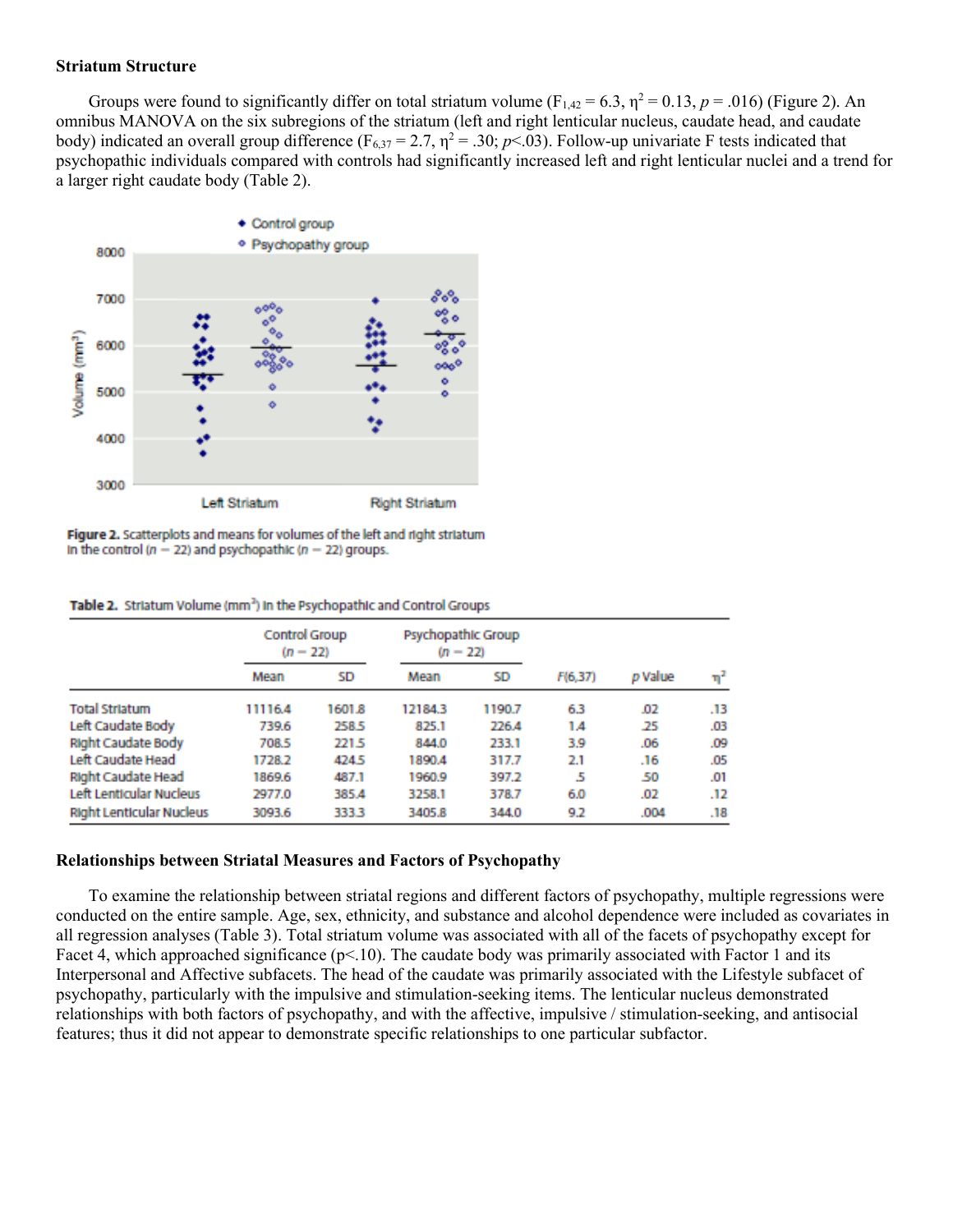Table 3. Regression Analyses Demonstrating Relationships Between Psychopathy Factors and Striatal Regions (n = 88)

|                                      |                       | <b>Striatum Measures</b> |                  |                  |                  |                              |                  |  |  |
|--------------------------------------|-----------------------|--------------------------|------------------|------------------|------------------|------------------------------|------------------|--|--|
|                                      |                       |                          | Caudate Body     | Caudate Head     |                  | Lenticular<br><b>Nucleus</b> |                  |  |  |
|                                      | <b>Total Striatum</b> | Left                     | Right            | Left             | Right            | Left                         | Right            |  |  |
| <b>Total Psychopathy</b>             | .23 <sup>b</sup>      | .14                      | .21 <sup>b</sup> | .15              | .08              | .22 <sup>b</sup>             | .17 <sup>a</sup> |  |  |
| Factor 1 Affective-Interpersonal     | .27 <sup>b</sup>      | .23 <sup>b</sup>         | .28 <sup>c</sup> | .12              | .10              | .23 <sup>b</sup>             | .20 <sup>a</sup> |  |  |
| Facet 1 (Interpersonal)              | .22 <sup>b</sup>      | 41ء                      | .29 <sup>c</sup> | .11              | .08              | .17                          | .12              |  |  |
| Facet 2 (Affective)                  | .27 <sup>b</sup>      | $21^{b}$                 | בכ.              | .11              | .09              | $25^b$                       | 23 <sup>b</sup>  |  |  |
| <b>Factor 2 Impulsive Antisocial</b> | .22 <sup>b</sup>      | .12                      | .18 <sup>o</sup> | .13              | .07              | $21^{b}$                     | 20 <sup>b</sup>  |  |  |
| Facet 3 (Lifestyle)                  | .23 <sup>b</sup>      | .08                      | .13              | .22 <sup>b</sup> | .18 <sup>a</sup> | .19 <sup>o</sup>             | .12              |  |  |
| Impulsivity/Stimulation Seeking      | .26 <sup>c</sup>      | .02                      | .12              | 30 <sup>c</sup>  | .22 <sup>b</sup> | 20 <sup>b</sup>              | .12              |  |  |
| Facet 4 (Antisocial)                 | .16 <sup>a</sup>      | .13                      | .18 <sup>a</sup> | .03              | .03              | .19 <sup>a</sup>             | .23 <sup>b</sup> |  |  |

Note: Summary of estimates from multiple regression models predicting striatum region volumes from psychopathy scores, age, sex, ethnicity, and substance and alcohol dependence. Numbers indicate standardized beta (B). Positive B indicates higher volumes for individuals higher in psychopathy. Exploratory analyses of the subregions of the striatum were performed to further probe the relationships between the psychopathy factors and total striatum volumes. Results were not corrected for multiple comparisons and should be considered preliminary.

 $p < 10$ .

 $p < 0.05$ .

 $p < 01$ .

#### **Potential Confounds**

Because the psychopathic group had significantly higher weight than controls (Table 1), this variable was entered as a covariate in a MANOVA containing the three six measures. The main effect for group remained significant ( $F_{6,42} = 2.8$ , *P*<.022). The two groups demonstrated trend-level differences in performance IQ, height, and socioeconomic status, so these variables were also entered together with weight in the MANOVA. Again, the main effect of group on striatal measures remained significant  $(F_{6,42} = 2.5, P < .043)$ .

#### **Discussion**

To our knowledge, this study establishes for the first time the existence of a structural difference in the striatum of psychopathic individuals. This group had a 9.6% increase in the volume of the striatum compared with controls, a large effect size corresponding to  $d = .76$ . Within the subregions, the left and right lenticular nuclei were 9.4% and 10.0% larger, respectively. Dimensional, regression analyses of the subfactors of psychopathy revealed that volumes of the lenticular nuclei were associated with several aspects of psychopathy. In contrast, the caudate body was primarily associated with the interpersonal and affective features of psychopathy, and the caudate head was primarily associated with the impulsive and antisocial features. These volume differences in the striatum could not be attributed to age, sex, ethnicity, substance or alcohol abuse, whole brain volume, or socioeconomic status. Findings implicate the striatum as a region that may be partially involved in the pathophysiology of psychopathy.

The present finding of *increased* volume is not likely to be attributable to environmental insults such as head injury, which tend to result in volumetric reductions, or to substance and alcohol dependence, which was held constant. This raises the important question of how increased striatal volume may develop. One possibility is that increased volume of the striatum in psychopathic individuals is due to neurodevelopmental pathology, which may include genetic or environmental (e.g., prenatal) influences. Results from recent imaging genetics studies suggest there may be a genetic basis to reward-related striatum activity that may increase the risk for impulsivity and reward dependency, such as that observed in psychopathy. Genetic polymorphisms associated with increased dopamine release in the striatum has been found to account for 9-12% of between-subject variability in reward-related striatum activity (36). A polymorphism in the human fatty acid amid hydrolase (FAAH) gene has also been found to account for increases in reward-related ventral striatum activity (37). Interestingly, this polymorphism was also associated with reduced threat-related amygdala activity, making it a particularly interesting mechanism to be examined in future studies of psychopathy.

An important question concerns how increased striatum volumes may predispose to psychopathy. First, the results are congruent with data supporting the involvement of the striatum in reward sensitivity, which facilitates stimulation-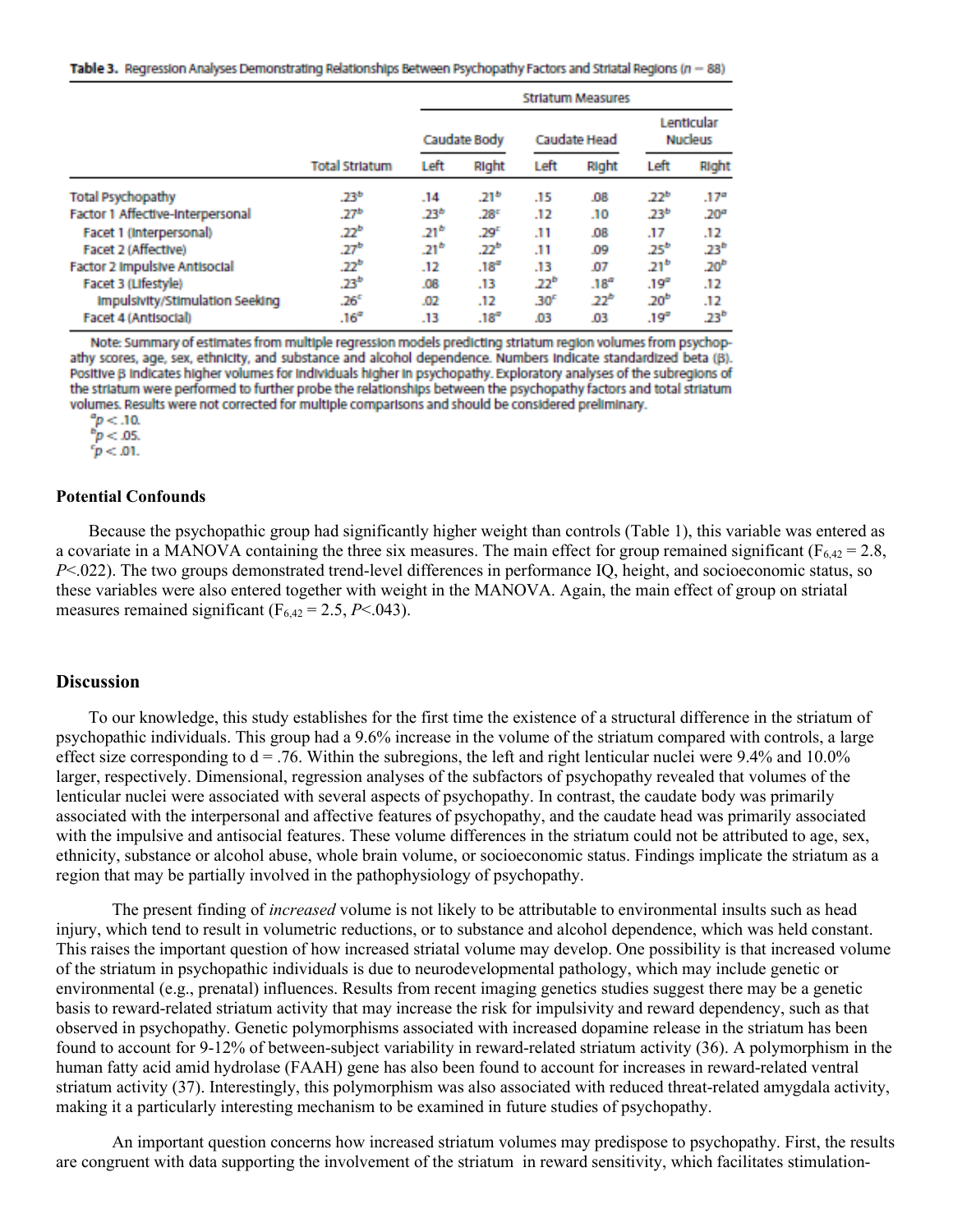seeking behavior, persistence in repeating actions related to rewards, and enhanced learning from rewarding signals (14, 38). Psychopathic individuals demonstrate increased stimulation-seeking (7), maladaptive response perseveration (39), and superior performance on tasks involving rewards only (40). Second, activity in the striatum has been associated with individual differences in impulsivity, as indicated by a preference for immediate over delayed rewards (41); psychopathic individuals are described as impulsive (7) and have been found to have deficits in delaying rewards (40). Third, the striatum is part of a neural circuitry involved in stimulus-reinforcement learning – the process of learning appropriate behaviors for given situations through reward and punishment information (8). Abnormalities in the striatum may disrupt this process. For example, a recent study found reduced striatum activity during threat of electric shocks in violent individuals with antisocial personality disorder (APD) (42). Impaired stimulus-reinforcement learning is theorized to be associated with poor decision-making, impaired socialization, and diminished empathy-based learning following cues of distress in others (43). Empirical studies have repeatedly confirmed that psychopathic individuals have deficits in stimulus-reinforcement learning (9, 10). Furthermore, the striatum is densely connected to the amygdala and ventromedial prefrontal cortex (44) which are necessary for stimulus-reinforcement learning and have been implicated in the related deficits observed in psychopathy (2, 43). The present results suggest that differences in the striatum may further contribute to these previously observed deficits in stimulus-reinforcement learning.

Heightened sensitivity to reward may be a source of motivation for criminal behavior; indeed, approximately 45% of psychopaths have been found to be motivated by material gain in their crimes (45). Community individuals scoring higher in psychopathy have also indicated a willingness to violate moral principles in exchange for a lesser amount of money than low-scoring individuals (46), demonstrating a moral flexibility in the presence of reward. Furthermore, adolescents with aggressive conduct disorder have been found to demonstrate increased activity in the striatum when viewing images of others in pain (47); it is suggested that aggressive individuals may enjoy seeing their victims in pain and, because of diminished amygdala / ventromedial prefrontal cortex connectivity, may not effectively regulate positively reinforced aggressive behavior. Together, these studies suggest that reward sensitivity, in combination with disinhibition, may play a large role in motivating the antisocial behavior observed in psychopathy.

The differences in the striatum observed in the present study were not exclusively associated with impulsive, stimulation-seeking traits, but demonstrated approximately equal relationships to all of the factors of psychopathy, although relationships with Factor 4 were only marginally significant. This suggests that volume increases cannot be attributed solely to impulsive, stimulation-seeking traits, but are related to the broader construct of psychopathy. Further exploratory analyses of the relationship between the factors of psychopathy and the subregions of the striatum revealed that the head and body of the caudate demonstrated differential associations with the subfactors of psychopathy. The body was primarily associated with the interpersonal and affective features of psychopathy whereas the head was primarily associated with the impulsive and antisocial features. The head and body of the caudate have been found to be involved in functionally dissociable neural circuits (48), although further research will be needed to elucidate these differential relationships with respect to psychopathy. Activation specifically in the caudate body has been observed during deception (49, 50) and may be involved in inhibiting truthful responses (50). Although speculative, increased volume of the caudate body in individuals scoring higher on the interpersonal and affective features of psychopathy may reflect an enhanced ability to deceive others. In contrast, the head of the caudate may be more involved in responding to rewarding feedback (48) which may in turn lead to impulsive, stimulation-seeking traits. Increased caudate functioning has been observed in children with psychopathic traits during punished reversal errors, which is suggested to reflect impairment in processing reinforcement information (2). It should be noted that we did not correct for multiple comparisons in the correlations involving the subregions of the striatum, so these results should be regarded as preliminary.

It is important to be cautious in interpreting the findings of increased striatal volumes observed in the present study. First, although greater volume of a brain region is commonly interpreted as an indication of better functioning (11) and vice versa (23), increased volume may also reflect a lack of synaptic pruning during development, a process by which unnecessary connections are eliminated to increase the efficiency of other connections; thus, it is possible that increased volume could indicate poorer functioning (11). This interpretation would be consistent with previous findings of reduced striatum activity in criminal psychopaths (1) and violent individuals with APD (42). Second, it is unclear whether increased volume affects excitatory or inhibitory connections. Third, only an association has been shown between striatal volume and psychopathy, so causality cannot be assumed; structural differences in the striatum are more likely to contribute to a wider network of brain systems that motivate and regulate behavior. Finally, the volumetric difference observed in the present study is a phenotypical variable that is not, per se, a sign of abnormality.

Limitations of this study include the fact that samples were predominantly male, so findings cannot be generalized to psychopathic women. Group sizes were modest, although dimensional analyses on the larger sample of 88 individuals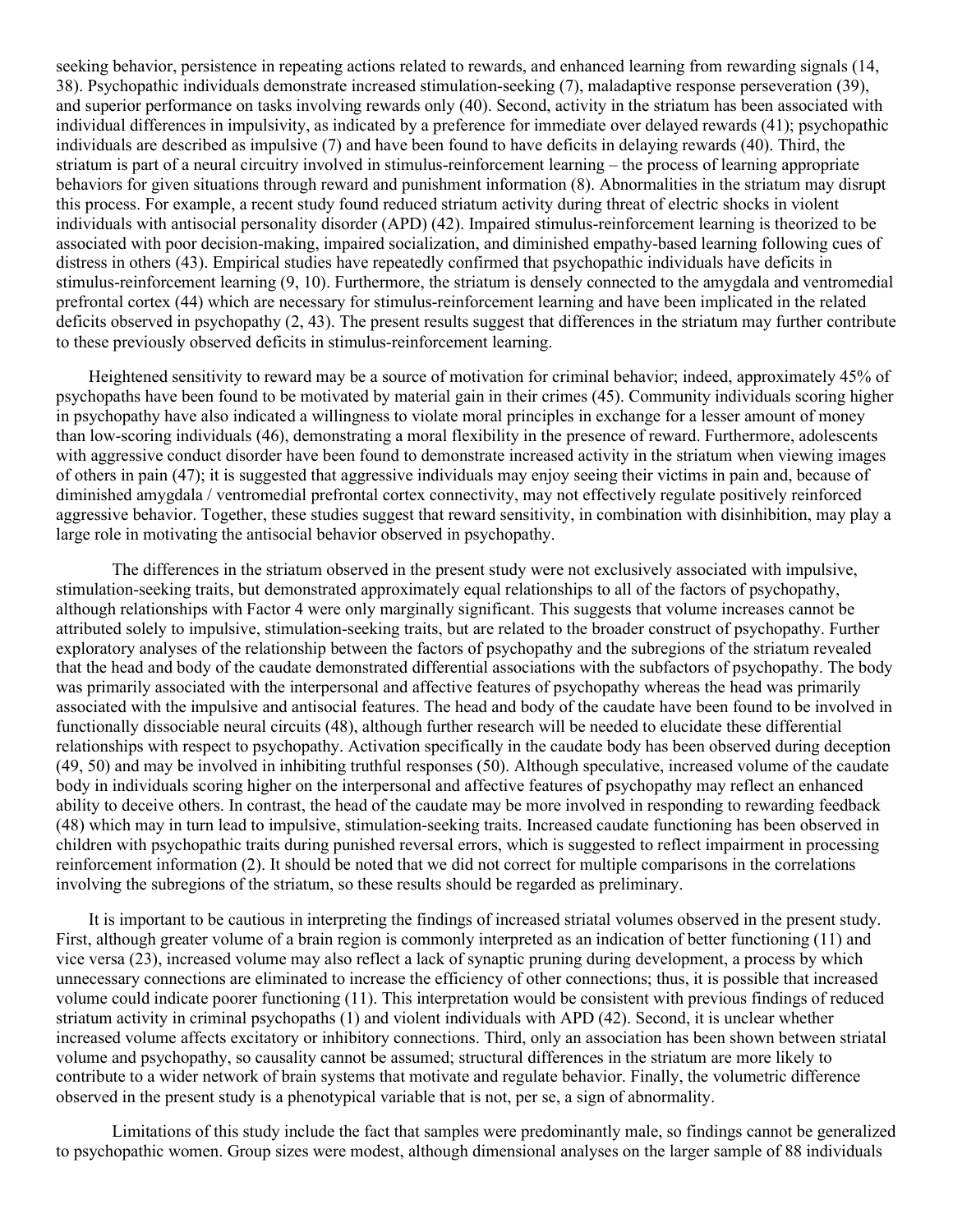indicated that the key results are reliable. Volumetric measurements were obtained from manual tracings, which may be more subjective than other methods. The putamen and globus pallidus were measured as one structure (lenticular nucleus), so differential relationships could not be assessed. Finally, we lack evidence from a behavioral measure that could potentially confirm or disconfirm the hypothesized link between striatal volumes and specific traits of psychopathy.

The present study represents a beginning step in determining whether differences in the striatum may be one of the contributing factors in the development of psychopathy. Important questions for future research include how the striatum may interact with other brain regions to produce psychopathy, as well as how genetic and developmental influences may alter the striatum in ways that may increase risk for psychopathic traits. Future research to place this specific structural brain difference within the functional context of more widespread frontolimbic circuits could help to confirm and extend the present findings.

*This study was supported by Research Scientist Development Award K02 MH01114-01, Independent Scientist Award K02 MH01114-08, and grant 5 R03 MH50940-02 from the National Institute of Mental Health, Bethesda, Md (Dr. Raine), and by the Wacker Foundation, Dallas, Tex (Dr. Raine).*

*The authors report no biomedical financial interests or potential conflicts of interest.*

- 1. Kiehl KA, Smith AM, Hare RD, Mendrek A, Forster BB, Brink J: Limbic abnormalities in affective processing by criminal psychopaths as revealed by functional magnetic resonance imaging. Biol Psychiatry 2001; 50:677- 684
- 2. Finger EC, Marsh AA, Mitchell DG, Reid ME, Sims C, Budhani S, Kosson DS, Chen G, Towbin KE, Leibenluft E, Pine D, Blair RJ: Abnormal ventromedial prefrontal cortex function in children with psychopathic traits during reversal learning. Arch Gen Psychiatry 2008; 65:586-594
- 3. Raine A, Lencz T, Bihrle S, LaCasse L, Colletti P: Reduced prefrontal gray matter volume and reduced autonomic activity in antisocial personality disorder. Arch Gen Psychiatry 2000; 57:119-127
- 4. Tiihonen J, Rossi R, Laakso MP, Hodgins S, Testa C, Perez J, Repo-Tiihonen E, Vaurio O, Soininen H, Aronen HJ, Kononen M, Thompson P, Frisoni GB: Brain anatomy of persistent violent offenders: More rather than less. Psychiatry Research: Neuroimaging 2008; 163:201-212
- 5. Raine A, Ishikawa SS, Arce E, Lencz T, Knuth KH, Bihrle S, Lacasse L, Colletti P: Hippocampal Structural Asymmetry in Unsuccessful Psychopaths. Biol Psychiatry 2004; 55:185-191
- 6. Raine A, Lencz T, Taylor K, Hellige JB, Bihrle S, Lacasse L, Lee M, Ishikawa SS, Colletti P: Corpus Callosum Abnormalities in Psychopathic Antisocial Individuals. Arch Gen Psychiatry 2003; 60:1134-1142
- 7. Hare RD: Manual for the Hare Psychopathy Checklist-Revised. Toronto, Multi-Health Systems, 1991
- 8. Haruno M, Kuroda T, Doya K, Toyama K, Kimura M, Samejima K, Imamizu H, Kawato M: A neural correlate of reward-based behavioral learning in caudate nucleus: a functional magnetic resonance imaging study of a stochastic decision task. Journal of Neuroscience 1994; 24:1660-1665
- 9. Newman JP, Kosson DS: Passive avoidance learning in psychopathic and nonpsychopathic offenders. J Abnorm Psychol 1986; 95:252-256
- 10. Blair RJ, Mitchell DGV, Leonard A, Budhani S, Peschardt KS, Newman C: Passive avoidance learning in individuals with psychopathy: modulation by reward but not by punishment. Pers Individ Dif 2004; 37(6):1179- 1192
- 11. Barkataki I, Kumari V, Das M, Taylor P, Sharma T: Volumetric structural brain abnormalities in men with schizophrenia or antisocial personality disorder. Behavioral Brain Research 2006; 15:239-247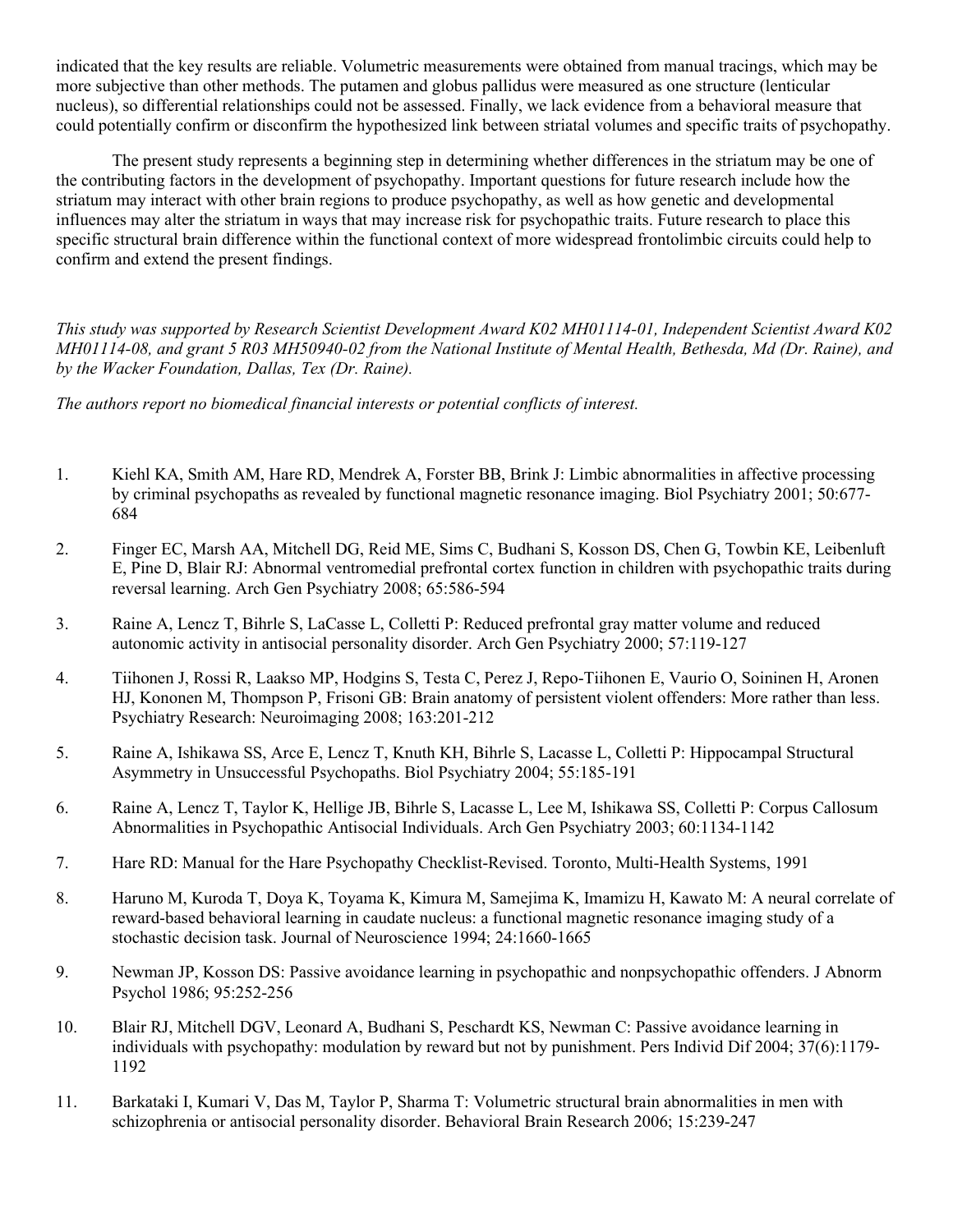- 12. Tiihonen J, Kuikka J, Bergstrom K, Hakola P, Karhu J, Ryynanen OP, Fohr J: Altered striatal dopamine re-uptake site densities in habitually violent and non-violent alcoholics. Nature Medicine 1995; 1:654-657
- 13. Amen DG, Stubblefield M, Carmichael B, Thisted R: Brain SPECT findings and aggressiveness. Ann Clin Psychiatry 1996; 8:129-137
- 14. Cohen MX, Schoene-Bake J-C, Elger CE, Weber B: Connectivity-based segregation of the human striatum predicts personality characteristics. Nature Neuroscience 2009; 12:32-34
- 15. Barros-Loscertales A, Meseguer V, Sanjuan A, Belloch V, Parcet MA, Torrubia R, Avila C: Striatum gray matter reduction in males with an overactive behavioral activation system. European Journal of Neuroscience 2006; 24:2071-2074
- 16. van Honk J, Schutter DJLG: Unmasking feigned sanity: A neurobiological model of emotion processing in primary psychopathy. Cognit Neuropsyhiatry 2006; 11(3):285-306
- 17. Scerbo AS, Raine A, O'Brien M, Chan CJ, Rhee C, Smiley N: Reward dominance and passive avoidance learning in adolescent psychopaths. J Abnorm Child Psychol 1990; 18:451-463
- 18. Gunning-Dixon F, Head D, McQuain J, Acker JD, Raz N: Differential aging of the human striatum: A prospective MR imaging study. Am J Neuroradiol 1998; 19:1501-1507
- 19. Munro CA, McCaul ME, Wong DF, Oswald LM, Zhou Y, Brasic J, Kuwabara H, Kumar A, Alexander M, Ye W, Wand GS: Sex differences in striatal dopamine release in healthy adults. Biol Psychiatry 2006; 59:966-974
- 20. Koob GF: The role of the striatopallidal and extended amygdala systems in drug addiction. Ann N Y Acad Sci 2001; 877:445-460
- 21. Forth AE, Brown SL, Hart SD, Hare RD: The assessment of psychopathy in male and female noncriminals: Reliability and validity. Pers Individ Dif 1996; 20:531-543
- 22. Hare RD: Hare Psychopathy Checklist-Revised (PCL-R): 2nd Edition. Toronto, Multi-Health Systems, Inc., 2003
- 23. Yang Y, Raine A, Lencz T, Bihrle S, Lacasse L, Colletti P: Volume reduction in prefrontal gray matter in unsuccessful criminal psychopaths. Biol Psychiatry 2005; 15(57):1103-1108
- 24. Wechsler D: Wechsler Adult Intelligence Scale Revised. San Antonio, Psychological Corp, 1981
- 25. Bryden MP: Measuring handedness with questionnaires. Neuropsychologia 1977; 15:617-624
- 26. Kosson DS, Steuwerald BL, Forth AE, Kirkhart KJ: A new method for assessing the interpersonal behavior of psychopathic individuals: Preliminary validation studies. Psychological Assessment 1997; 9:89-101
- 27. Elliot DS, Ageton SS, Huizinga D, Knowles BA, Canter RJ: The prevalence and incidence of delinquent behavior: 1976-1980. Boulder, CO, Behavioral Research Institute, 1983
- 28. First MB, Spitzer RL, Gibbon M, Williams JBW: User's Guide for the Structured Clinical Interview for DSM-IV Axis I Disorders: SCID-I Clinician Version. Washington, DC, American Psychiatric Press, 1996
- 29. First MB, Gibbon M, Spitzer RL, Williams JBW, Benjamin LS: Structured Clinical Interview for DSM-IV Axis II Personality Disorders (SCID-II). Washington, DC, American Psychiatric Press, 1997
- 30. Ventura J, Liberman RP, Green MF, Shaner A, Mintz J: Training and quality assurance with the Structured Clinical Interview for DSM-IV (SCID-I/P). Psychiatry Res 1998; 79:163-173
- 31. Rasband WS, Bright DS: NIH Image: A public domain image processing program for the Macintosh. Microbeam Analysis Society Journal 1995; 4:137-149
- 32. De Armond SJ, Fusco MM, Dewey MM: Structure of the Human Brain: A Photographic Atlas. New York, Oxford University Press, 1989